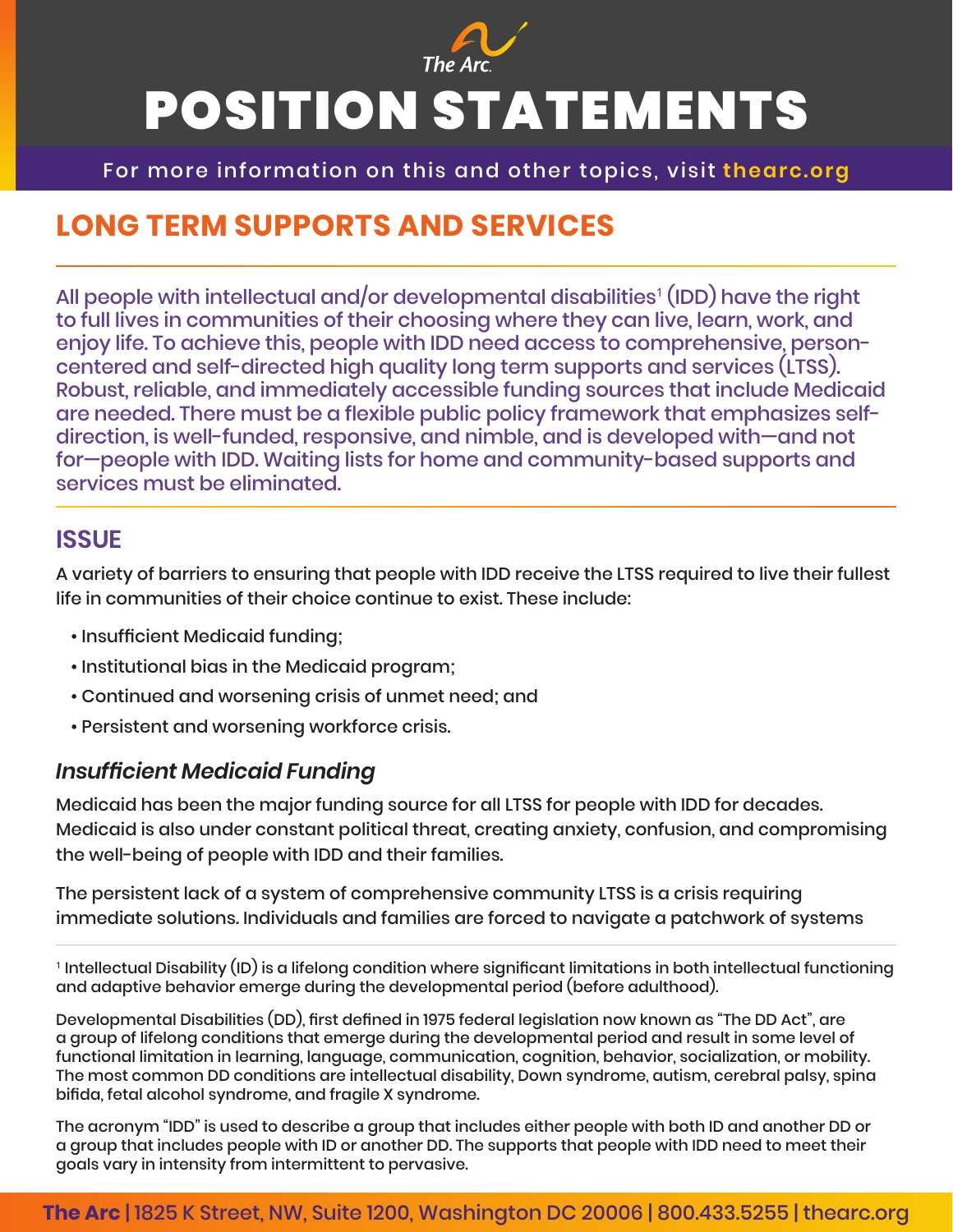of supports and services that are complex and frequently uncoordinated; are limited and often diminishing in scope and relevance; and, are difficult to access and offer no clear path to assistance. Medicaid is means-tested, is not portable across state lines, differs—often dramatically—from state to state, and does not meet the demand for community-based LTSS for people with IDD of all ages.

Many individuals and families experience extraordinary hardships due to a lack of services and supports. Many people with IDD are living at home with a caregiver of retirement age. Family caregivers play a critical role in providing uncompensated supports and services. Many family caregivers are forced to leave employment to provide services that their family member may need because that is their only option. Relying on families to provide support cannot be a substitute for creating a systemic solution to ensure that everyone with IDD who needs LTSS receives them.

#### *Institutional Bias of Medicaid*

Making choices and self-directing one's life with the assistance they may need should be an expectation for all people. However, most individuals with IDD are not given opportunities or supports to make and/or execute choices and decisions, or their choices have been ignored. It is important that self-direction includes the ability to select and dismiss the people who provide supports and services, and to have control over funding. Ensuring the system of LTSS is selfdetermined and person-centered and directed is critical to having a system of individualized supports for people with IDD. Too often decisions about supports and services are based on availability and cost, not on the person's choices made independently of the self-interests of the funder and/or service provider. Many people either accept supports and services that are available but inappropriate and/or inadequate, or receive no supports at all.

While most LTSS for people with IDD are community-based, a Medicaid institutional bias, based in the antiquated medical model of care, continues to exist. This means that institutional services (such as nursing homes) are mandatory under federal law, while community-based supports and services are optional. In addition, in many states, existing Medicaid services fall short of meeting the full needs of people with IDD, requiring continued advocacy to ensure ease of access to necessary, community-based services and supports.

To become or remain eligible for vital Medicaid-funded LTSS, most people seeking services are forced to impoverish themselves and remain poor for a lifetime. Program changes designed primarily to reduce costs rather than improve or expand supports and services are emerging in greater numbers of managed care state LTSS systems. This shift has, in a number of states, resulted in greater barriers to accessing LTSS.

# *Continuing and Worsening Crisis of Unmet Need*

People waiting for LTSS is unacceptable. Individuals with IDD remain on waiting lists for years in some states for a decade or more—after requesting and being determined eligible for necessary supports and services. If ongoing supports and services are not available to young adults with IDD transitioning out of the education system, educational gains are lost, as are opportunities to launch careers and achieve independence.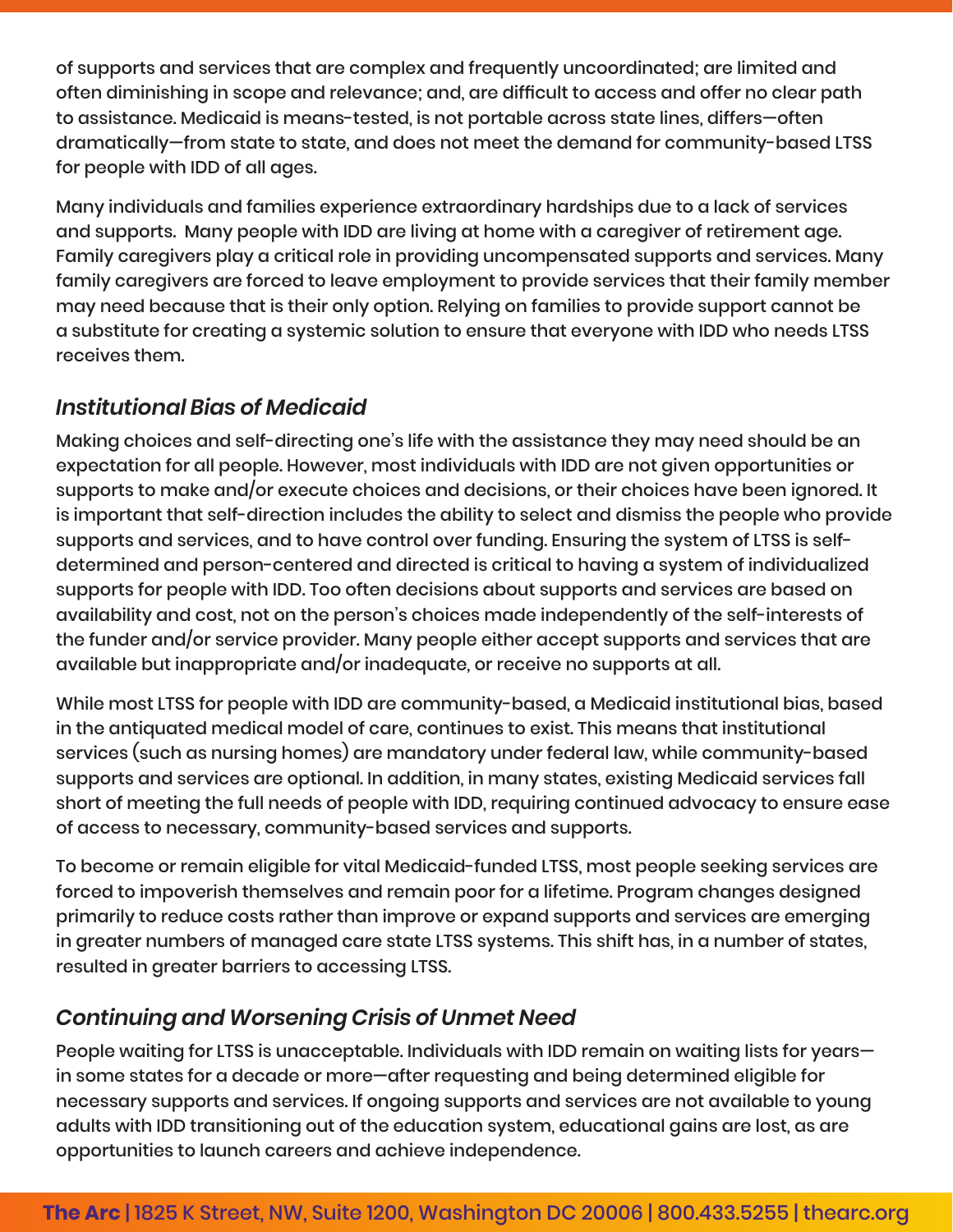People with disabilities often must experience the death of a parent, a medical emergency, or other tragic event to obtain the supports they need. They are thus thrust into a new situation without planning at a time of crisis.

As people with IDD continue to seek supports in their communities, access to affordable housing in safe neighborhoods has emerged as an urgent need. Because Medicaid eligibility for individuals with IDD often requires them to impoverish themselves, even generally available affordable housing programs are frequently inaccessible to them.

#### *Direct Support Professional Workforce Crisis*

The quality and effectiveness of LTSS for people with IDD depends upon qualified providers of supports and services with adequate skills and training. Inadequate compensation hampers both recruitment and retention of direct support professionals (DSP). Insufficient funding to support livable wages for DSPs, and for training of DSPs and their supervisors, negatively impacts the quality of supports available to people with IDD, as well as the success that individuals have in living the life they choose in the community.

# **POSITION**

A comprehensive system of LTSS must include the following:

- An LTSS system that is sustainable and enables all eligible individuals to obtain LTSS whenever needed;
- A system that includes private and public funding mechanisms for LTSS, as a shared, societal responsibility;
- Elimination of the need for individuals or their families to impoverish themselves to receive supports and services;
- Services which are portable and allow people who move from one state or political jurisdiction to another to receive uninterrupted, self-directed supports;
- Medicaid as a viable funding option for individuals who need LTSS and have no or limited access to private insurance options;
- Medicaid buy-in options that are available in all states to allow people to preserve their eligibility for Medicaid-financed supports while encouraging careers, savings, and wealthbuilding;
- Medicaid programs that enable people to participate fully in their communities, experience a quality of life they define, and achieve economic security and personal independence;
- Medicaid funds that are controlled, to the fullest extent possible, by the person;
- Medicaid funding that is redirected from institutional care to person-centered home and community-based supports that are delivered in natural community environments;
- Improvements to Medicaid to ensure access to self-directed and determined LTSS, consistently deliver better outcomes for more people with IDD, and eliminate waiting; and
- Medicaid service delivery system redesign that is transparent and involves meaningful input of all stakeholders.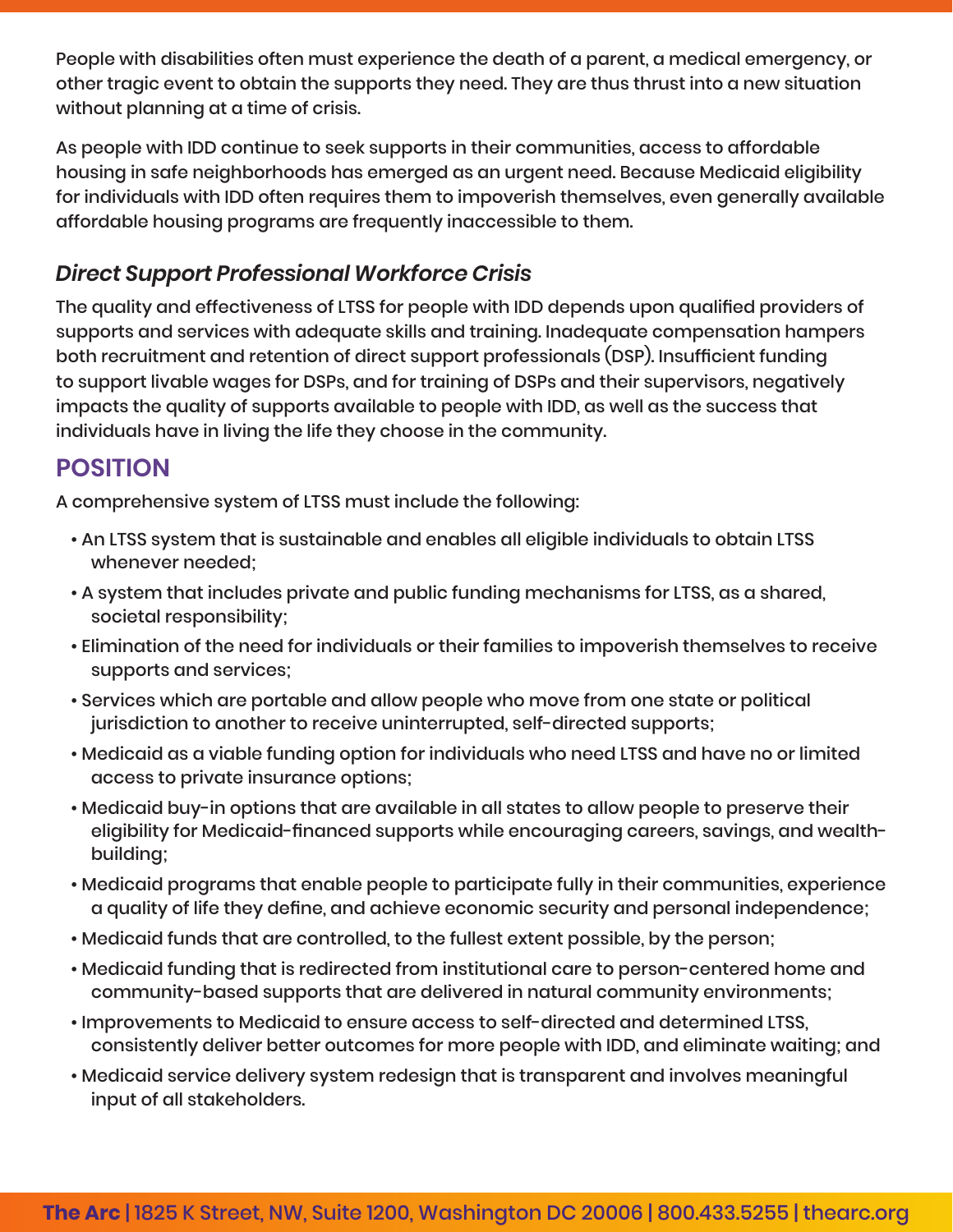#### *Self-Direction*

Access to adequate and appropriate supports and services needed to live in the community is a basic human right. To achieve this:

- Individuals must design and direct their own services, to the fullest extent they wish and with the assistance they want;
- Services must be person-centered and based on the unique needs and desires of the individual, accompanied by measured progress toward person-centered outcomes to which the person aspires;
- Individuals with IDD who wish to employ DSPs must have access to timely and relevant information, technical assistance, and training;
- Services must be delivered promptly to meet individual needs and desires in the most integrated setting, with flexible funding to meet changing circumstances; and
- Outcome measures, defined in substantial part by the person, and outcomes consistent with state-defined value based reimbursement systems should be used to measure the individual and systems outcomes of LTSS in every state.

# *Continuing and Worsening Crisis of Unmet Need*

- Individuals who are eligible for and want LTSS should not have to wait to receive services;
- Public systems must actively reach out to individuals and to families with un- and undermet needs to make them aware of the process for obtaining LTSS and must maintain transparency until waiting is eliminated;
- People must receive crucial supports that assist them while they wait for comprehensive community supports and services; and
- Until waiting is eliminated, states must develop systems to prioritize delivery of services to individuals who are waiting for services on the waiting list to ensure that those experiencing emergencies (loss of caregiver, imminent threat of institutionalization) receive person-centered and self-directed supports and services immediately.

# *Direct Support Professionals Workforce Crisis*

- System funding must provide for living wages and benefits to DSPs;
- Wages, benefits, and professional development opportunities remain consistently insufficient and must improve to attract and retain the workforce needed to fully support people living in the community;
- Competency-based training must be available to DSPs that covers the essential knowledge, ethical principles and practices, and skills necessary to provide direct support;
- National, state, and local private and public entities must engage in policy initiatives to recruit, train, and retain a high quality DSP workforce;
- Federal and state quality assurance programs must incentivize DSP retention and competence as part of licensure, in order to recognize positive performance and to direct assistance to those programs with unacceptable performance; and
- States must utilize a Nation-wide system for criminal and related background checks,